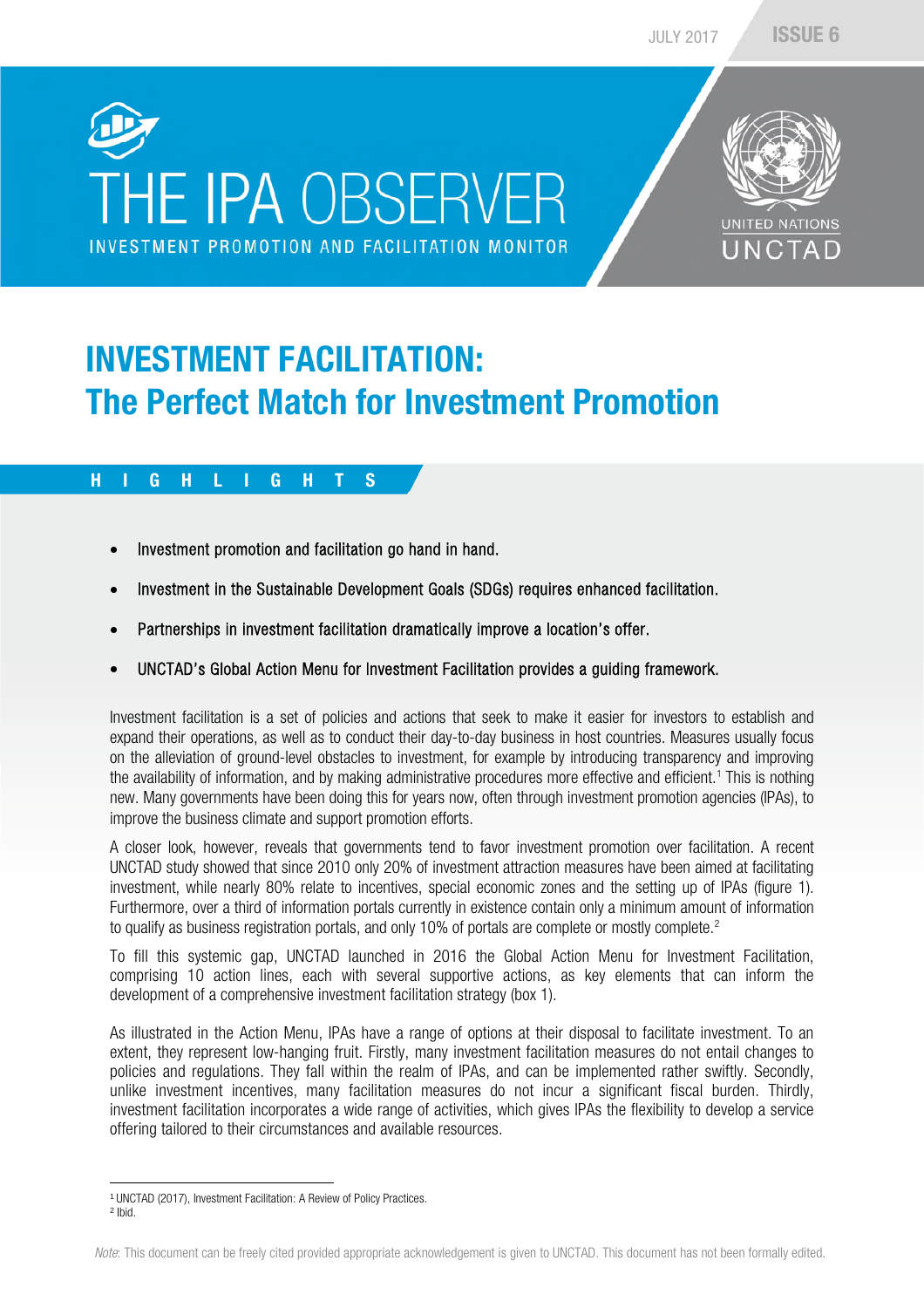

#### Figure 1. National policy measures related to investment promotion and facilitation: 2010–2016

*Source*: ©UNCTAD, Investment Policy Monitor Database

The challenge for an IPA is to reinvent its investment facilitation strategy, make it a key ingredient of its economic development efforts, and let it work hand in hand with investment promotion. By doing so, IPAs will be able to transform themselves into investment development agencies, driven by two equally powerful wheels: investment promotion and facilitation. This transformation is not only necessary for IPAs to succeed in a competitive international business environment, but also crucial to advance the SDGs. Sectors related to the SDGs tend to be more heavily regulated and investments usually face more barriers.<sup>3</sup>

#### Box 1. UNCTAD's Global Action Menu for Investment Facilitation

- 1. Promote accessibility and transparency in investment policies and regulations and procedures relevant to investors.
- 2. Enhance predictability and consistency in the application of investment policies.
- 3. Improve the efficiency of investment administrative procedures.
- 4. Build constructive stakeholder relationships in investment policy practice.
- 5. Designate a lead agency, focal point, or investment facilitator with a mandate to handle investor complaints and prevent disputes.
- 6. Establish monitoring and review mechanisms for investment facilitation.
- 7. Enhance international cooperation on investment facilitation.
- 8. Strengthen investment facilitation efforts in developing-country partners through support and technical assistance.
- 9. Enhance investment policy and proactive investment attraction in developing-country partners through capacity building.
- 10. Complement investment facilitation by enhancing international cooperation for investment promotion for development, including through provisions in international investment agreements.

*Source:* UNCTAD.

<sup>3</sup> UNCTAD (2014), World Investment Report, pp. 135–194.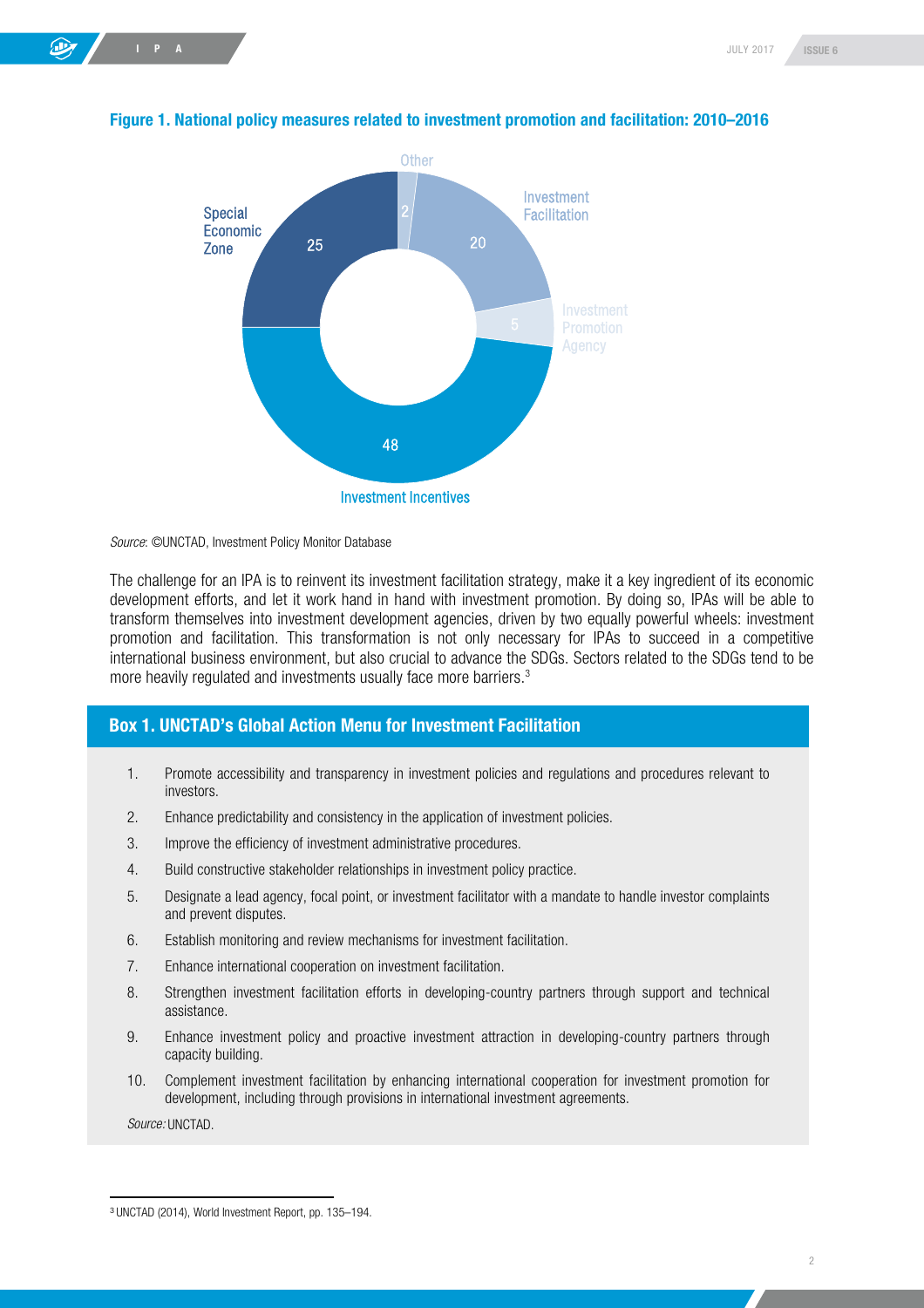This paper presents three practical examples from IPAs that illustrate how some of the tools and techniques in UNCTAD's Action Menu and other policy instruments can be deployed. The first case shows how UNCTAD's eRegulations platform helps the Kenya Investment Authority (KenInvest) enhance transparency in investmentrelated procedures and improve the overall business climate. The second example demonstrates how the Jamaica Promotions Corporation (JAMPRO) goes beyond traditional facilitation services by using project development and packaging to prepare project proposals for investment in tourism. The third case displays how Germany Trade & Invest (GTAI) uses well-structured partnering services, rather than incentives, to facilitate foreign direct investment (FDI) in research and development (R&D) and in cluster development.

## KENINVEST: BRINGING ADMINISTRATIVE TRANSPARENCY AND EFFICIENCY TO INVESTORS

KenInvest is committed to promoting transparency surrounding investment-related procedures. A game changer in accomplishing this goal has been the implementation of UNCTAD's eRegulations (kenya.eregulations.org). The portal, which was launched in December 2015, is bringing numerous advantages for both investors and public institutions, and has created an improved communications network to the benefit of the investment community in Kenya.

#### Box 2. UNCTAD's eRegulations platform

Many sectors related to SDGs tend to be more heavily regulated, with cumbersome administrative procedures for investment. UNCTAD's eRegulations platform can help overcome these barriers by introducing more transparency to regulations and administrative procedures, and by bringing together relevant government agencies online to offer well-coordinated services. These platforms also offer great potential in creating a more welcoming investment climate in SDG sectors through continuous simplification of administrative procedures. eRegulations platforms have been implemented in 30 countries around the world.

*Source:* UNCTAD.

The online portal of KenInvest provides a comprehensive guide to the country's investment-related procedures. The portal presents all application steps for various investment activities such as business creation, construction and taxation. The procedures are explained step-by-step from the investor's perspective: where to go, what requirements to fulfil, forms that need to be completed, associated costs, relevant legal justifications, and details of officials who can be contacted in case of a problem. Clear and complete information on procedures help streamline their completion, reducing barriers to the entry of investment and to subsequent business operations. As of January 2017, the KenInvest portal describes 89 different procedures that relate to investment in different sectors and subsectors involving varying establishment requirements.

By providing clear and complete instructions to investors, the portal addresses frequently asked questions on procedures and thus helps investment promotion officers to free up their time for more value-added assistance to investors who need customized support. Moreover, because the portal lists all investment requirements in detail, this provides a bird's eye view of procedures, allowing government agencies to evaluate and simplify their processes. For example, by applying the system's analysis and simplification methodology, KenInvest's eRegulations team, in collaboration with the Kenya Business Registration Service and the eCitizen programme, identified unintended hurdles and subsequently removed them. A key future challenge for KenInvest will be to keep information current and to detect and implement simplification measures. This requires adequate capacity and resources to maintain momentum in transparent service delivery.

The implementation of eRegulations has led to improved communication and collaboration between KenInvest and partner governmental agencies. This, in turn, allows KenInvest to assist investors faster in overcoming administrative problems and to disseminate new information quickly. The portal is also helping the Kenyan government to fight corruption. Better informed citizens and investors, aware of real costs and timeframes, are less likely to be pressed for bribes for the issuance of licenses. In addition, the portal allows users to report problems and complain online if they witness unlawful or irregular behaviour.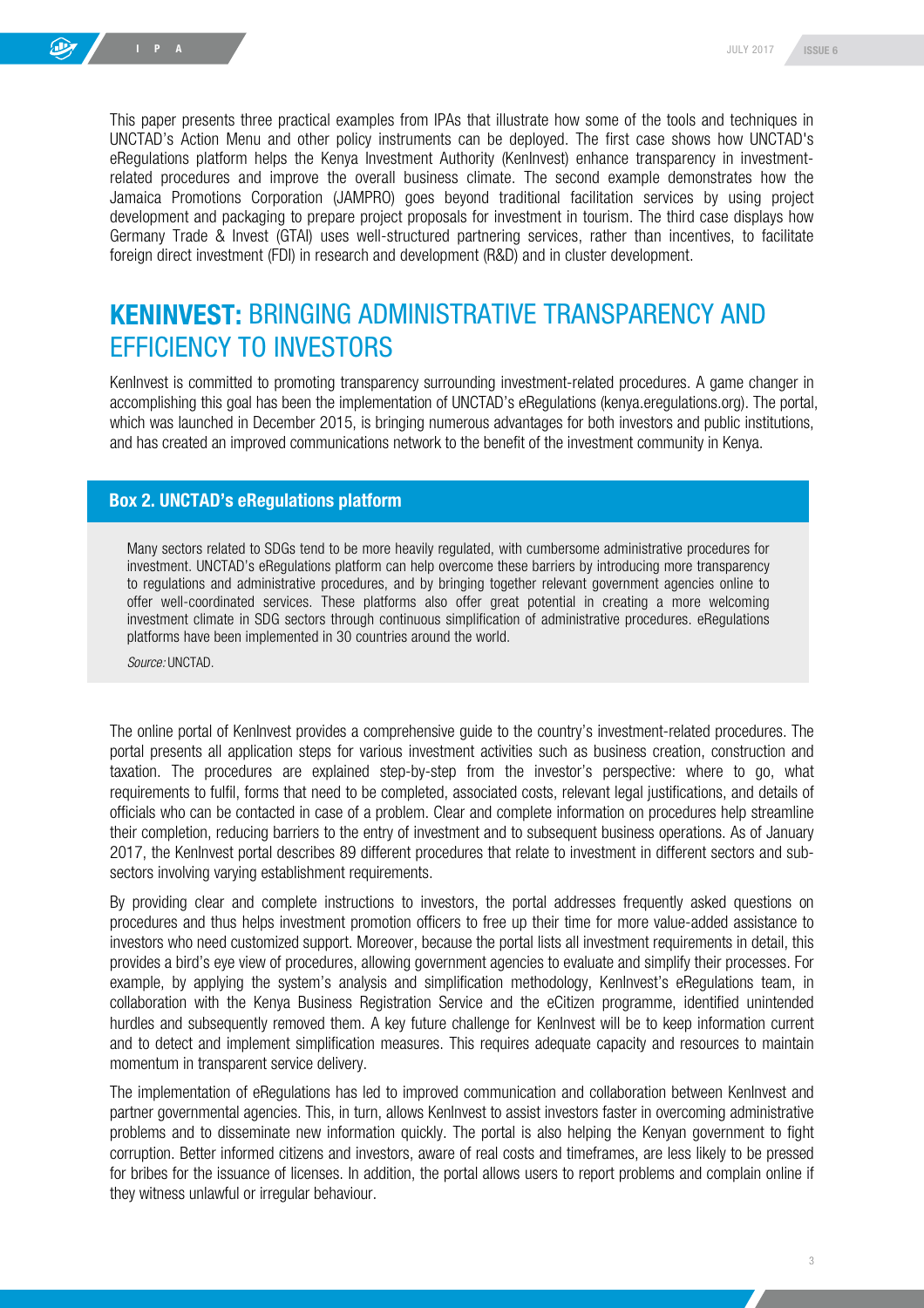The portal is receiving an increasing number of comments and suggestions from the public, which also helps to improve public-private dialogue on investment. In 2016, more than a hundred suggestions were formally lodged and considered by KenInvest. Such feedback loops allow users' voices to be heard and ensure the implementation of constructive suggestions.

Thanks to the eRegulations system and its quick responses to investor enquiries, KenInvest is gaining popularity as an investment facilitation and promotion institution. On the Global Enterprise Registration Index (ger.co), which ranks government efforts to provide comprehensive information on business startup, Kenya now receives top marks for its information portal on business registration. Despite only having been active for one year, the website recorded 76,000 visits in 2016, rapidly becoming the most visited eRegulations portal in Africa. In addition, during UNCTAD's World Investment Forum 2016, the Kenya Trade Network Agency (KenTrade) launched a Trade Portal to offer full transparency on rules and regulations for trade operations, emulating the layout and methodology of KenInvest's eRegulation system. In another positive development, the Ministry of Lands of Kenya has announced that it will also start using the system for key administrative procedures.

### JAMPRO: MAKING PROJECTS READY FOR INVESTORS

As a leading tourism destination in the Caribbean, Jamaica has attracted growing numbers of international tourists to its shores. Although the number of hotels and guesthouses established in Jamaica has almost doubled to over 26,000 rooms in the last decade, the demand for rooms continues to outstrip supply. The Shovel Ready Investment Programme (SRIP)<sup>4</sup> was initiated by the Jamaican Government in May 2014 as a tool to spur economic growth through fast-tracking investments, domestic as well as foreign, in four key sectors: tourism, business process outsourcing, agriculture and manufacturing.

The programme was first implemented in tourism. Announced by the Minister of Tourism and Entertainment in 2015, the SRIP was designed to expedite the processing of investment in Jamaica. "Assistance will be provided with land acquisition, concept design, planning and approval, environmental permits and building approvals", the Minister stated.

The key components of the programme include: identifying high-potential projects with public and private land for tourism developments, providing resources for carrying out technical assessments of land suitability, fast-tracking development and planning approvals, and promoting Jamaica's shovel-ready tourism projects to specifically targeted investors. Under the decision of the Cabinet establishing the programme, all planning authorities and agencies are mandated to give a 10-day review of applications, thus significantly shortening the development approval timeline.

The SRIP is jointly spearheaded by JAMPRO, the national investment and export promotion agency, and the National Environmental & Planning Agency (NEPA) with funding support from the Tourism Enhancement Fund (TEF). Each brings its own value to the process. TEF provides funding through loans and sponsorship for project preparation, project packaging and SRIP promotion activities. JAMPRO packages the projects identified for the SRIP and promotes the opportunities to investors. NEPA conducts the technical assessment of projects submitted for the SRIP from a planning, environmental and legal perspective, and provides guidance to developers.

A unique feature of the programme is that, unlike traditional investment facilitation, it goes well beyond fast-track approval services and soft-landing support. It takes a more proactive approach and pushes the envelope to include project identification, project pre-clearance and project packaging, coupled with targeted investment promotion. In addition, landowners seeking to divest their properties are invited to participate in the programme. They welcome the opportunity to partner with government agencies to make their properties investment ready and more saleable.

Since inception, the initiative has achieved significant milestones. By the end of 2015, 15 potential tourism projects, with varying levels of approval for development, had been identified. These were then packaged and promoted by JAMPRO to international investors during a one-year promotion campaign funded by TEF. The campaign included participation in leading international tourism events, advertisement in special promotional tourism magazines, and promotional missions to target source countries.

Through the SRIP, JAMPRO has increased the number and quality of investment projects in its marketing programme, thus increasing investor interest. In total, projects in the SRIP portfolio are projected to create 20,000 rooms when developed, bringing jobs, business linkages and spillover effects as well as foreign exchange.

<sup>4</sup> "Shovel ready" refers to large projects where the planning stage is advanced and implementation can start as soon as funding is secured.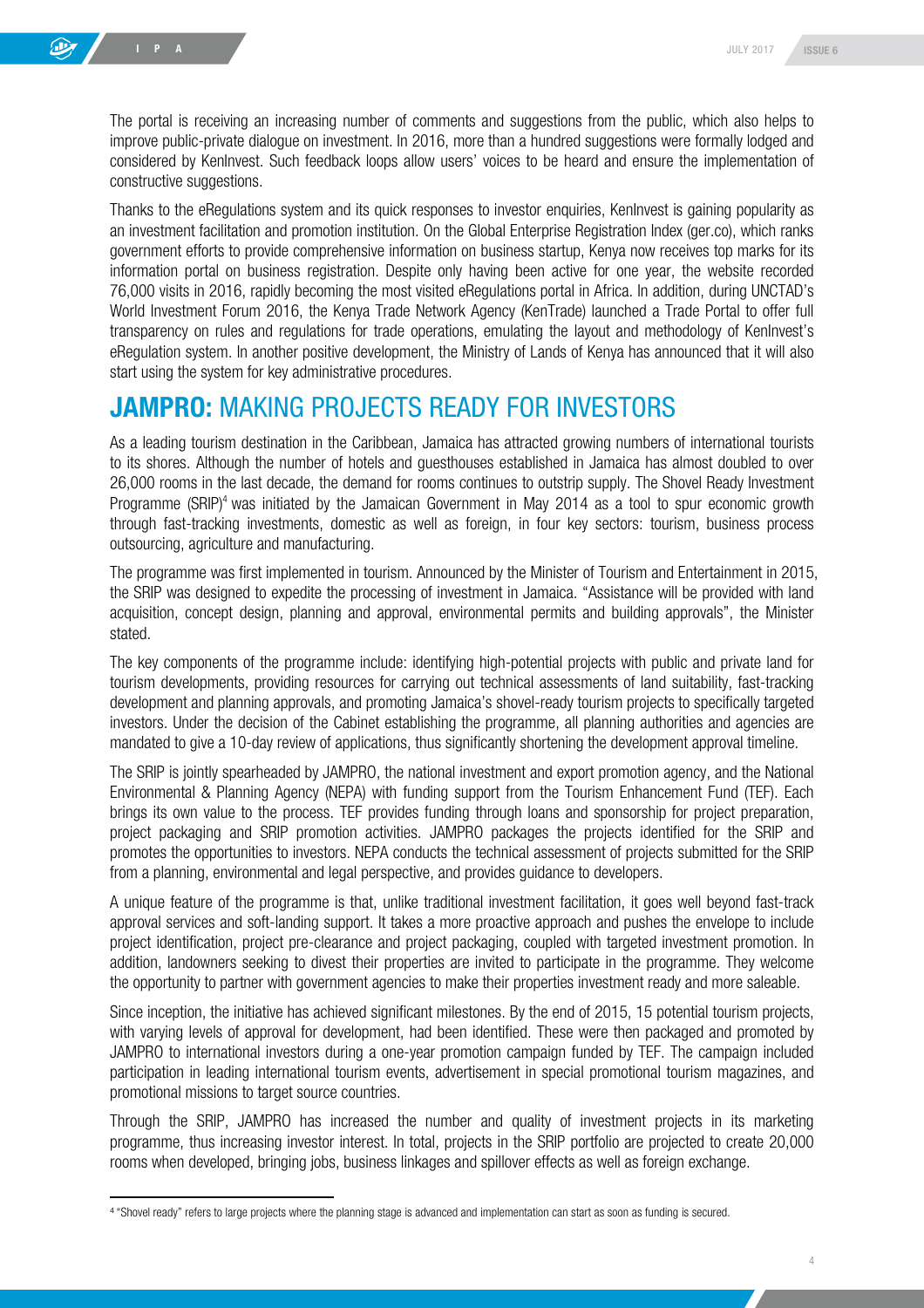For example, in August 2016, Karisma Hotels and Resorts announced an investment of US\$900 million for a mega hotel development project to build 10 hotels over 10 years, with a total of 4,000 rooms, in Llandovery, Jamaica. Expected to create 8,000 jobs, this is the first landmark project realized under the SRIP. Thanks to the fast-track approval scheme of the SRIP, the project was scheduled to break ground in mid-2017. It only took a couple of months to get all the necessary government approvals, rather than the two to three years usually required for a project of this magnitude.

Given the labor-intensive nature of the tourism sector, which tends to employ a high percentage of women and young people, SRIP projects will significantly contribute to economic and social development, generating much needed jobs and linkages with the local economy, also in rural areas. The tool can further help reduce risks and uncertainties at policy and project levels, and thus make projects more attractive and commercially viable for investment. This is useful for SDG-related investments, since inadequate risk-return ratios constitute a major barrier for the realization of many such projects. Furthermore, Investment projects in, for instance, infrastructure, renewable energy or agriculture, may require a process where political priorities need to be defined and where regulatory preparation is needed, e.g., planning permissions and licenses.

Through the implementation of the SRIP and related efforts, JAMPRO, with the support of other stakeholders, is transforming itself into an investment development agency. By bringing leading agencies and key stakeholders on board, the SRIP has also helped to foster a more coherent vision for the development of Jamaica's tourism sector, critical to the country's achievement of the SDGs.

## GTAI: CATALYZING R&D RELATED INVESTMENT THROUGH PARTNERING SERVICES

Innovation and practical technological know-how, which is a core feature of the German brand, has been an important driver of FDI flows to the country. Germany's universities invest approximately 14 billion Euros annually in R&D. Four leading non-university research foundations in Germany—the Max Planck Society, the Fraunhofer Society, the Helmholtz Association and the Leibniz Association—have an annual research budget of some 9.5 billion Euros, with about 75,000 full-time research personnel working in more than 250 institutes. As a world manufacturing power, Germany has knowledge-intensive clusters across several advanced manufacturing and high-tech sectors, each consisting of large as well as small and medium-sized enterprises, and including technology leaders. Given the rising importance of access to skills and talents as a driver of FDI in manufacturing, Germany's leadership in innovation and research has been an alluring magnet for foreign investment in R&D and cluster opportunities in the country's manufacturing industries.

To leverage and further strengthen this location advantage, GTAI, the national trade and investment promotion agency, offers a wide range of partnering services to international investors from developed and developing countries looking for local technology partnership for business development. Such services are provided in a wellstructured way to create and secure high value-added jobs and embed foreign investment in leading industry clusters, particularly in clean tech clusters that lie at the heart of Germany's High-Tech Strategy 2020 and its Industry 4.0 project. The focus areas of activity are advanced technology, innovation, increased value added through R&D cooperation, contract research and licensing, which can all contribute to the transition to a greener and more sustainable economy. Special attention is given to R&D activities that can potentially give rise to ensuing investment in prioritized areas. Attention is also given to investment that can enrich the ecosystem of a high-tech cluster. For example, GTAI assists foreign investors in looking for partnership with German enterprises or R&D institutions to evaluate and test new products that can result in further investment. In its partnering services, GTAI aims neither at distribution and sales agreements, nor at trade and commercial representations or franchising.

The major networks for partnering activities in Germany include industry federations, regional cluster groups, chambers of commerce, and research organizations. In its Customer Relations Management database, GTAI operates a list of potential qualified partnering organizations for target industries or sectors. It supports the creation of initial business contacts and matchmaking, and arranges meetings with experts and interested parties. GTAI works closely with all the sub-national IPAs from the 16 federal states of Germany to deliver these services.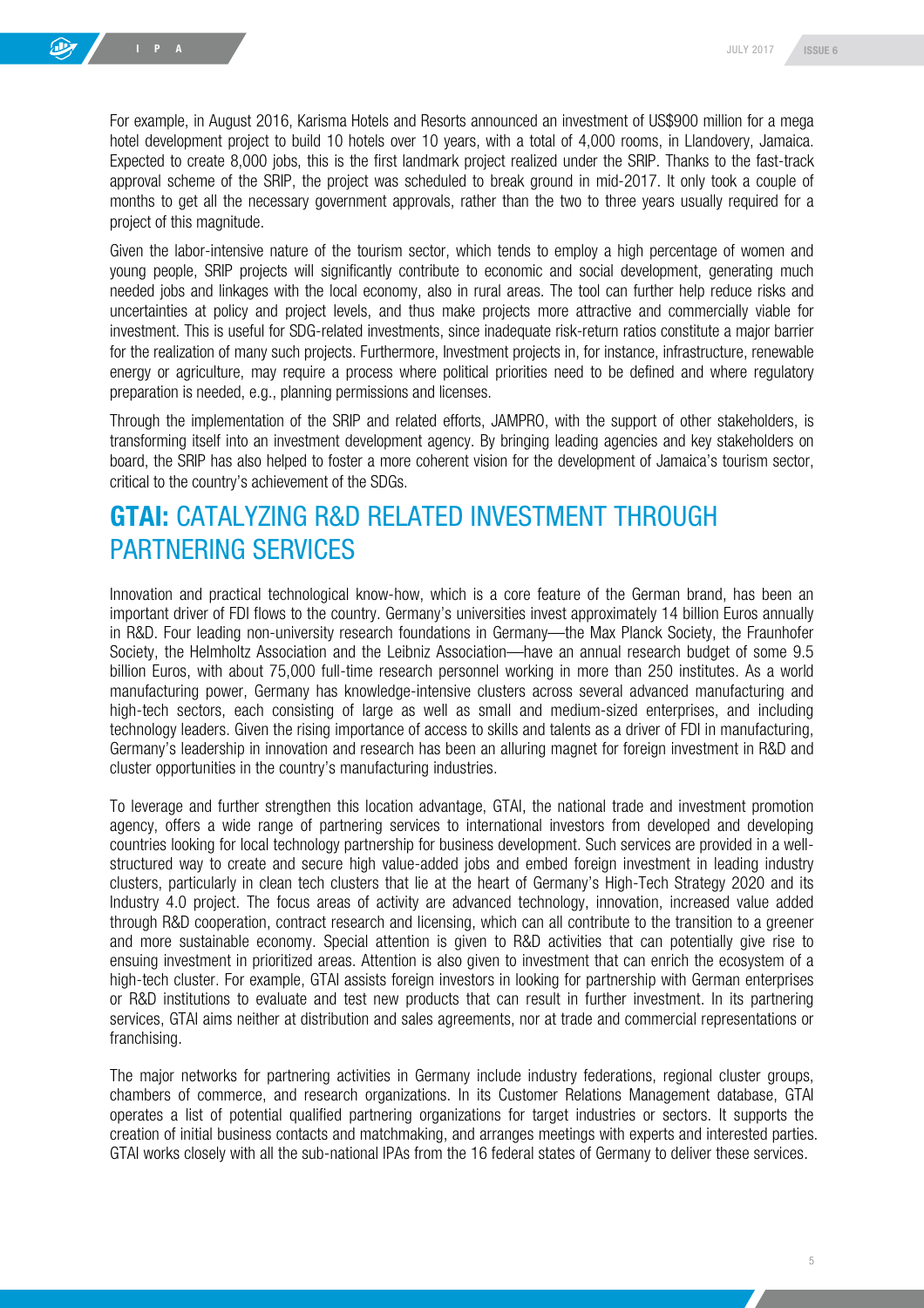In 2016, a medium-sized enterprise (about 1,000 employees) from Japan was looking for a German R&D organization that could assist in further material research and was evaluating options for possible investment in a plant to produce titanium powder for additive manufacturing (3D printing). Based on its knowledge, GTAI identified the Fraunhofer Society, a renowned applied research network, as a potential partner for the Japanese company. In collaboration with economic development agencies in six federal states, GTAI eventually provided the Japanese company a list of 20 enterprises from the aircraft, space and medical sectors, which expressed interest in cooperating. In the process of exploring all these options, GTAI arranged visits together with the Japanese client at the Fraunhofer Institute IWU in Dresden, in the State of Saxony. This visit and further negotiations resulted in an agreement that the Fraunhofer Institute would undertake contract research for the Japanese company. The client wishes to further explore product suitability and the market prospects of certain powders for 3D-printing in the European market.

### TAKEAWAYS FOR IPAs

As highlighted by UNCTAD's Global Action Menu for Investment Facilitation and the above case studies, many options are at the disposal of IPAs. These options allow flexibility for agencies to design and implement their own investment facilitation package, tailored to their locations. Usually, these measures can be implemented at relatively low cost (compared to incentives) and within a short time frame (compared to enacting new laws and regulations). Takeaways for IPAs include:

Investment promotion and facilitation go hand in hand. Foreign investors are usually more concerned about improvements in the business climate than with direct subsidies, tax breaks or subsidized inputs. A better policy environment, reduced entry barriers and enhanced administrative efficiency, resulting from effective investment facilitation, can be a strong incentive for foreign investors, without incurring a significant fiscal burden to host governments. As demonstrated by the KenInvest and JAMPRO case studies, investment promotion and facilitation can and should work hand in hand, and innovative facilitation initiatives such as eRegulations and the SRIP can be valuable tools to brand a location as an investment-friendly, hassle-free investment destination. Investment facilitation also improves transparency, predictability and efficiency for investors. Transparent investment information, consistent application of rules, and efficient administrative procedures should become standard components of an IPA's strategy. To help developing countries implement online portals in a cost-saving manner, UNCTAD developed the eRegulations system as a turnkey project that can be replicated in host countries with minimal adaptation.

Investment in the SDGs requires enhanced facilitation. Investment in many SDG sectors, such as water, electricity health care and education, involves the provision of public services, and tends to be more intensively regulated. Investment facilitation measures, such as eRegulations, can play an instrumental role in streamlining regulations and administrative procedures in these sectors, and can help investors to overcome entry barriers by providing necessary assistance in navigating sector-specific regulations. In other cases, where policy uncertainties are hindering investment in SDG projects, project preparation and packaging can improve project visibility, speed up project implementation, and reduce project risks, as JAMPRO did with its SRIP programme. Equally important to sustainable development are technology upgrading, innovation and the introduction of green technologies. GTAI's international partnering service shows how an IPA can facilitate this process to the benefit of its local economy and foreign investors.

Partnerships in investment facilitation dramatically improve a location's offering. IPAs need to forge strong partnerships with stakeholders, public and private, to become an effective investment facilitator. Investment facilitation may not entail significant costs, but it requires strong and effective partnerships with key stakeholders to succeed. This is particularly true for investment in SDG projects, since often more government agencies are involved in their clearance and approval. In GTAI's case, the agency works together with a wide range of public and private sector stakeholders to provide partnering services for foreign investors. In KenInvest's eRegulations project, it is important for the agency to sustain a committed network to document all investment-related procedures online and provide well-coordinated services to investors. In JAMPRO's SRIP programme, effective collaboration with other leading agencies in designing and implementing the programme has proven crucial to its success.

6